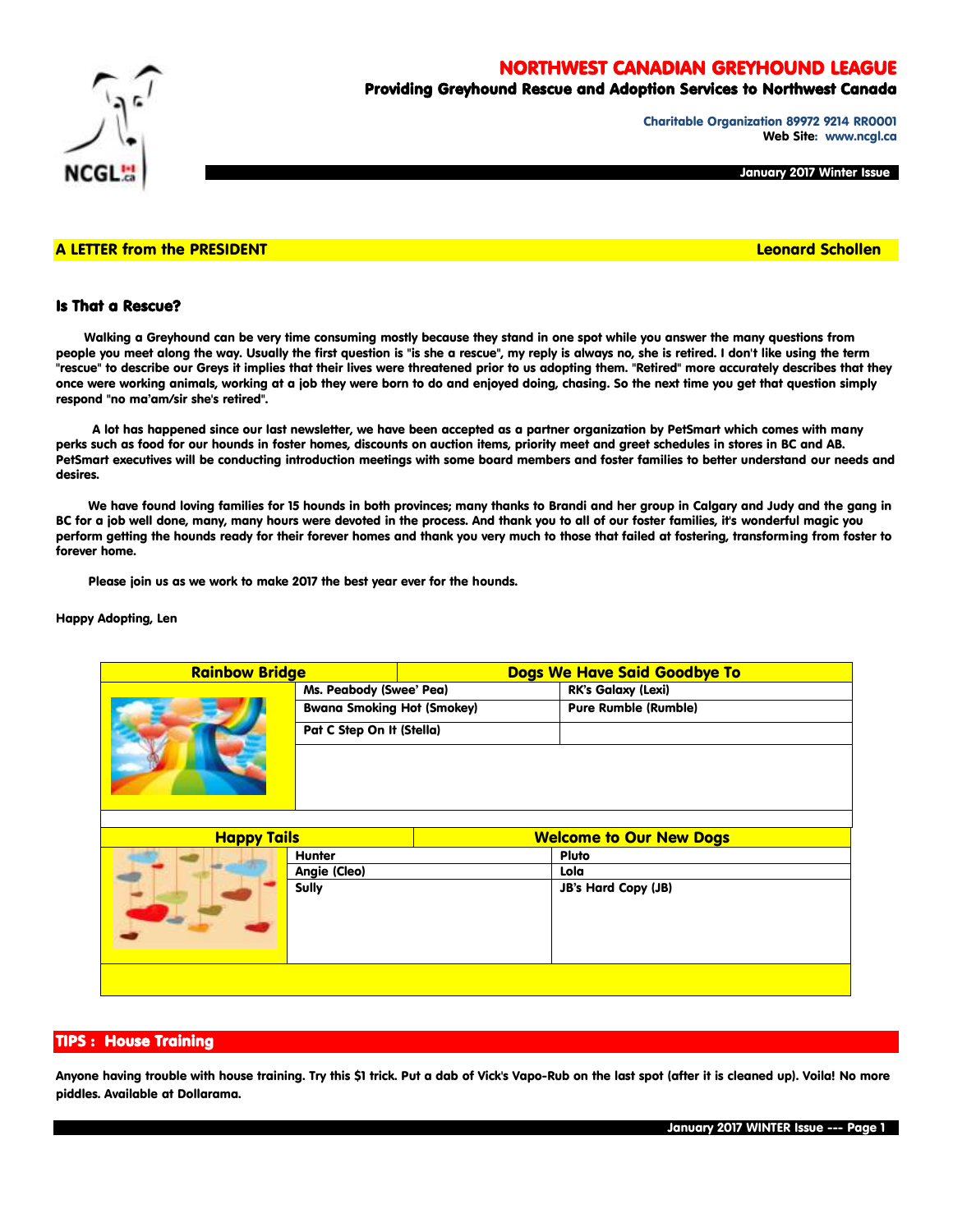# ADOPTING A GREYHOUND: How I fell in love with a 40-mile-per-hour couch potato Anna Brooks



It's strange, I've been an animal lover and dog owner my entire life, but never once did the handsome breed of greyhound ever cross my mind.

That is, until one day last fall when I met a whippet named George. I was in a busy coffee shop in downtown Calgary, and noticed a strange, pointy-head with large eyes outside looking very worried.

Entranced, I couldn't help going out to pet him. His owner introduced him as George, and I was delightfully surprised by the softness of his ears and the terrified endearment he expressed.

It was in that moment touching George's silky ears that I decided I wanted a sight hound. Our family dog Chester had passed away the year before, and there had been a milk bone-sized void in my heart that desperately needed filling. An acquaintance of mine owned a greyhound, so I asked her opinion on the matter.

"Do not get a whippet. Get a greyhound. They're amazing, they sleep all day."

Greyhound? I was unsure. They seemed too big, and didn't they need a lot of exercise? I've now learned that "a lot of exercise" equates to changing positions on the couch every one to three hours.

As you may have discerned, I did decide to adopt a greyhound. We've always had dogs raised from puppies, but with my hectic work schedule the thought of a new puppy in the house seemed too stressful.

What sold me on adopting was after meeting a group of these beautiful beasts at the NCGL bi-weekly greyhound gatherings in Calgary. Taken aback at how large some of them were, I was also delightfully surprised at how many came right up to me, long nose in the air, ready to have a good lean on someone.

For those unfamiliar with what I've dubbed a noodle-horse, here's been my experience since we adopted our fawn Sully (who does, in fact, look quite a bit like a young deer).

The day he arrived, I was so excited. I pictured him coming into my yard, tail wagging, ready to leap into the arms of the owner who would love him forever. But Sully (formerly known as McGruff) wasn't what I expected — at first.

He stood in my yard, completely frozen, tail so far between his legs it was almost tickling his chin. For a full week, he hardly seemed to move, silently skulking around the house, his big, wet eyes full of fear every time my boyfriend and I came near him.

#### Poor noodle-horse!

Seven months later, our Sully is more than I imagined a dog could be. With a lot of love, some new carpeting on our rickety staircase and hundreds of treats later, Sully's initial anxieties had disappeared. I now understand exactly what everyone in this crazy greyhound community (sorry, we are all crazy) is raving about.

Loyal (you'll never go to the bathroom alone after bonding with your bald-thigh beauty), poised, wiggly and a little bit smelly, I haven't met one person who has regretted their decision to adopt a greyhound.

I can't tell you what having a cat is like because I've never owned one (that's a little too scary), but I think owning a greyhound would be a similar experience. No joke, they sleep about 15-18 hours a day, and can often be caught preening themselves in a slightly vain manner.

They are almost disturbingly quiet — I can't tell you the amount of times I've turned around and big, spooky Sully has snuck up behind me, nose one inch from my bum… — and very sweet. Ironically, one of my favourite things about Sully is what led him to me in the first place: racing.

Don't worry, I'm not operating an underground racetrack in my neighbourhood. But with some practice at the off leash parks, it's a most magnificent sight watching a greyhound run at top speed. Despite their laziness, a greyhound's true passion is the open air and ground under their feet. And let me tell you, it's pretty rewarding when a small crowd gathers at the dog park to marvel at how fast your dog is. Na-na-na, my dog is better than yours!

I could honestly ramble on forever about how great Sully is (we even share an Instagram account now, @magicdoggirl), but I don't want you to suffer as my co-workers who are forced to look at multiple pictures of him a day do.

Bottom line: if you are looking to adopt and want a low-energy animal that will love you unconditionally to the ends of the earth, a greyhound is for you. You won't find a bonier or better dog anywhere else.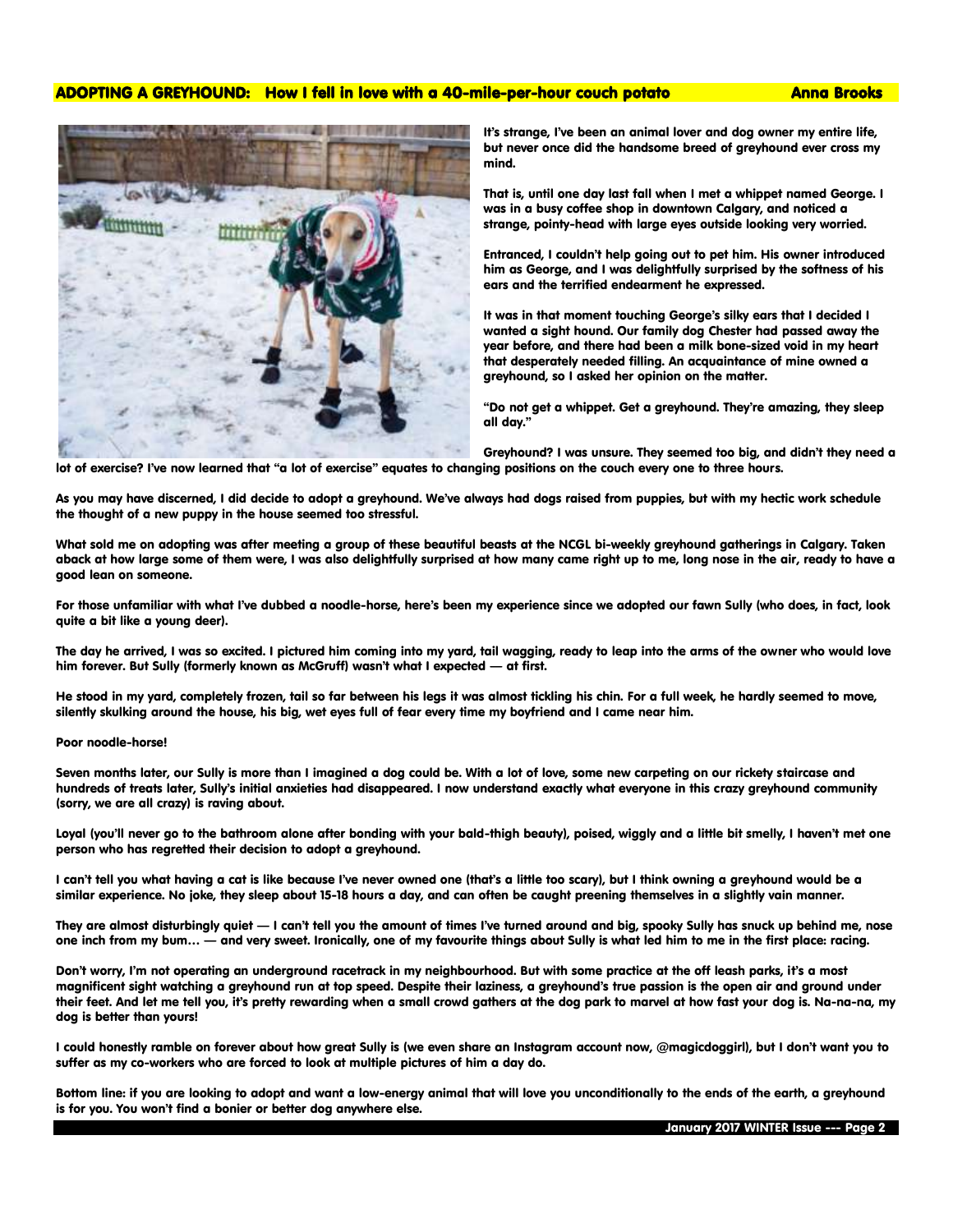#### From Kennel to Couch - Greyt Love Knows No Borders Mariann Martens and Joe McGeough

#### (or A Day in the Life of a Greyhound Halfway Home)

Joe and I adopted our beautiful Greyhound Kairo through Northwest Canadian Greyhound League (NCGL) in May of 2014. Several months prior to Kairo's adoption we met Dan, Brandi and fellow Greyhound lovers at the Calgary PetSmart Greyhound Meet & Greet. We researched, applied and waited in anticipation while Dan and Brandi made the trek to Colorado and back with the gorgeous hounds.



As quickly as we fell in love with Kairo we knew we wanted to help NCGL bring more hounds to their forever homes……and so begins our story.

On a clear southern Alberta morning we pack one small bag, fill our coffee cups, and leave home to travel 1,500 km to Nunn, Colorado. Brandi and Dan have already done the legwork in Calgary with van rental, van prep, hound supplies and required paperwork. Once through US customs, we set the Garmin to our target and proceed to head south. Joe and I always enjoy a road trip, especially one that promises adventure. Driving through vast stretches of sparsely populated, oftentimes barren land, we take in the gorgeous scenery and wonder what this experience will bring.

Our destination....... Almost Home for Hounds, a facility run by Dr. Heather Weir and a "halfway home" for Greyhounds coming from the racing industry looking for their forever homes. Some greys are "retired", some never made the track and some, well, they're just looking for a forever home. Dr. Weir works hard at ensuring all greys are spayed/neutered, heart worm tested, up to date on vaccinations, receive a dental and general checkup.

Almost Home for Hounds is located just outside of Nunn Colorado, about 130 kms north of the city of Denver, on an acreage along Weld County Road 98. It consists of a large Greyhound building and a volunteer house about 30 feet to the west. Heather has an apartment within the Greyhound facility as she is better able to monitor the hounds if she is close by. Besides the apartment, the Greyhound facility has several sections and rooms. The Welcome Room houses the incoming dogs, where they remain pending a health check. There's a small room behind the Welcome Room that's used as an overflow, for times Heather receives more dogs than originally anticipated. Next we have what I call the Heartworm Room. Occasionally a Greyhound will test positive for heartworm and needs special medical care. These greys stay in this area for the duration of their treatment….until they test negative. Adjacent to this we have the Long Term Living Room. This room looks like a living room, complete with couches, arm chairs and even a TV! The dogs here are special needs permanent residents. And in the front area is the Main Dog Room. This is where we find the dogs that are ready to go to their adoption groups within Canada and the US. There are 40 or so kennels in this room.

Our drive takes approximately 15 hours, stopping only for fuel. Upon arrival at Heather's acreage, usually around 7:00 p.m., we set up in the volunteer house and proceed to the Greyhound building. We spend the next 4 or so hours chatting with Heather, assist with feeding, cleaning, playing with the greys etc. Late to bed and early to rise…..the nights are quiet, peaceful, the sky flooded with stars. The 50+ Greyhounds are amazingly quiet; not much is heard throughout the night, although one night I heard the far off moon-howl of coyotes…..and a booming chorus from the Greyhound building. It was hauntingly beautiful.

On one of our trips we had the exciting once-in-a-lifetime experience of assisting a Greyhound caesarean section. Heather doesn't usually deal with pregnant hounds but this one got pregnant "by mistake" at one of the Greyhound farms and ended up with Heather….and here we are in surgery with mask and gown, and responsible for the revival of the newborn pups as Heather carefully relieved the mother of her labor that began more than 14 hours earlier. There were 8 pups born that night, one was stillborn, one passed over to the Bridge in my hands and another became a Bridge baby the day after. Mom survived the ordeal and the five babes have since been adopted. It was an experience we won't forget.

The next day begins at 5:00 a.m. sharp and the first order of business is the care of the greys. We take them out into the dog runs, girls first, then the boys; 45 to 60 minutes for each group. We enjoy this the most as we can interact and play with each grey individually. While the dogs are out their bedding is changed. The dogs are let in and we repeat this for each room, which takes several hours. The rest of the day is spent doing laundry, poop patrol, cleaning the hound hauling trailer, general cleanup and maintenance around the buildings. Sometime between 5:00 and 8:00 p.m. we repeat the care of the hounds' routine, plus prepare their food and feed them. Heather administers medication, performs surgeries, and prepares paperwork plus a myriad of other tasks in between all of this.

The evening before we leave for home we receive the paperwork on which hounds we will be taking with us, usually between 6 and 8 greys. They fit amazingly well into the back of a Stow 'n Go Minivan. We are loaded up with our precious cargo and on the road by 6:00 a.m. Our most difficult moment is leading our assigned group of greys out to the van, and looking back at the other faces behind the kennel doors….wanting to take them all. A melancholy feeling follows us back a long, long way.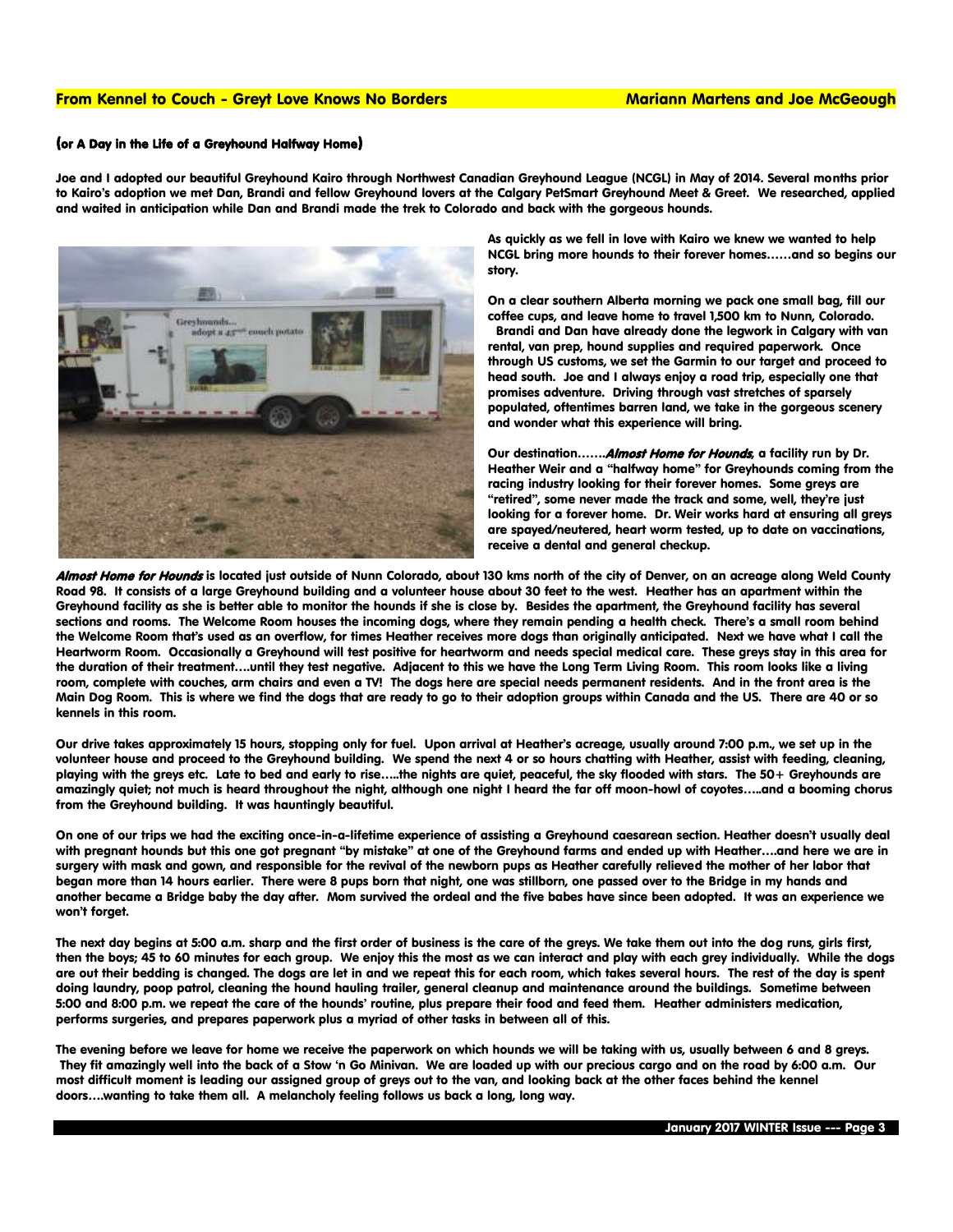Joe drives the entire way back and I, for the most part, spend time with the greys in the back of the van. (I can fit into small spaces). This is where I get to know them a bit, send updates to Brandi and Dan, and generally fall in love with them. They seem to really enjoy the attention and human touch.

Arrival time at home varies depending on Canada Customs as sometimes things don't go smoothly there. We keep the greys at our home in Lethbridge overnight; we are well set up to accommodate them all. They wear off some energy, have a night snack and are ready to settle down. Dim the lights, put on some relaxing music….works wonders for stressed out hounds. We venture off to Calgary the next morning to deliver the greys to Dan, Brandi and the foster families.

It's difficult to find the right words to accurately describe these experiences. This is really a brief account of the practicalities of a "hound haul". The realities are best experienced in person, and we would encourage others to join in the experience if at all possible. It is our hope that we can continue to participate in hauls, fostering and volunteering in this and many other ways in years to come.

A special thanks from Joe and I to the following:

- ► NCGL British Columbia and Board Members for everything this organization does and stands for.
- ▶ Dr. Heather Weir for her commitment to the greys and allowing us to be a part of her work.
- ► Brandi Williams, Dan Boileau and NCGL Calgary for support, assistance and putting up with my late night calls and texts.

► Dogtopia McCall in Calgary, AB – donating their facilities so we can meet, wash the greys, photograph them and distribute them to their families.

- ▶ Dawn Robertson super lady and Greyhound lover extraordinaire for providina the best care for Kairo while we are on the road.
- ▶ Foster families, forever homes and greyhound lovers both near and far.



# VOLUNTEERS NEEDED for AVAILABLE POSITIONS



NCGL needs the assistance of volunteers on various projects to bring the structure of our organization up to date:

:: A Volunteer or a Committee of Volunteers to research, register, manage and schedule flights for